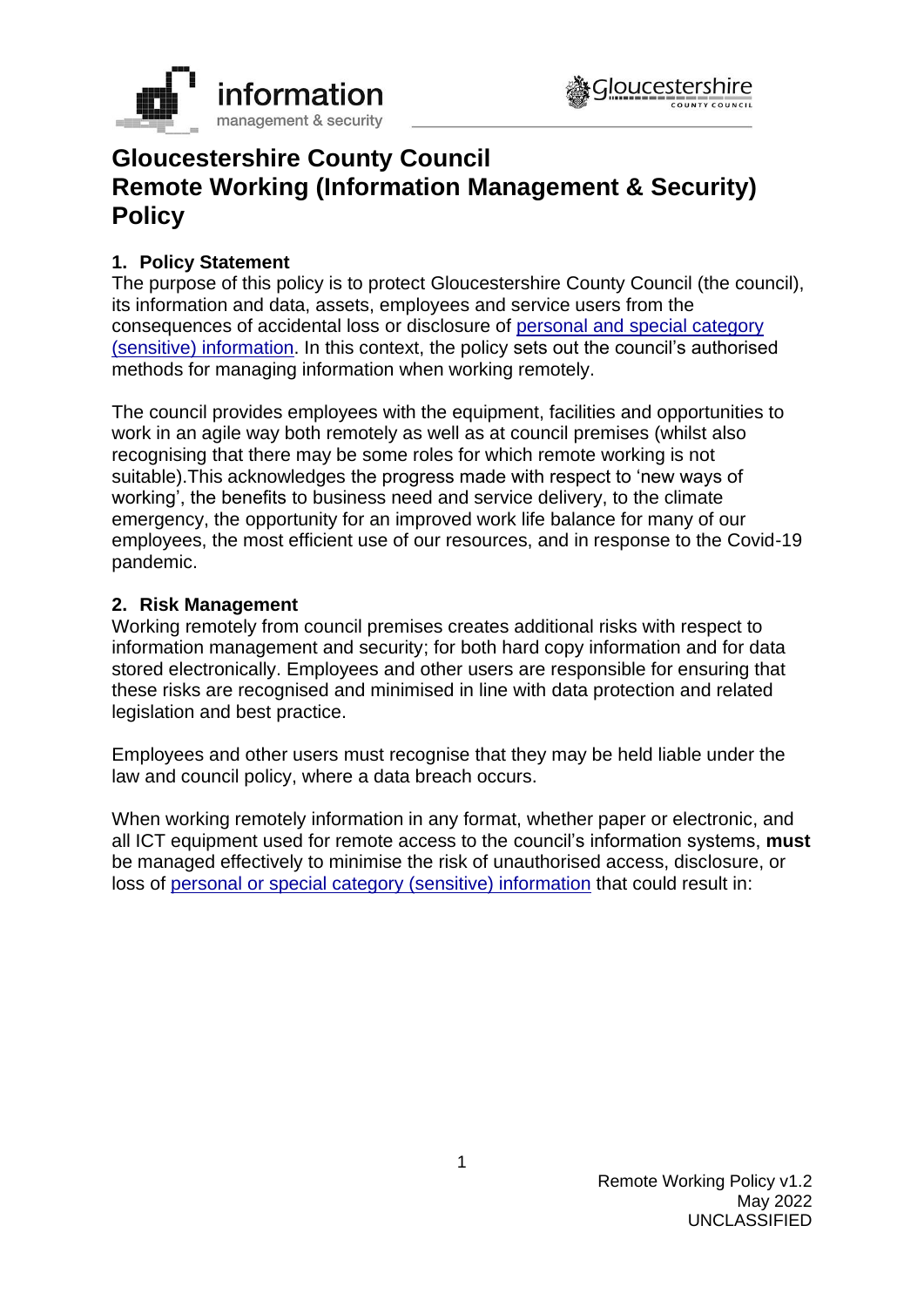



| Harm to service<br>users or<br>employees |                                          | Service disruption |  |                                         | <b>Potential legal</b><br>action and/or fines<br>against the council<br>or employee |  |
|------------------------------------------|------------------------------------------|--------------------|--|-----------------------------------------|-------------------------------------------------------------------------------------|--|
|                                          | Damage to the<br>council's<br>reputation |                    |  | Theft, fraud or<br>misuse of facilities |                                                                                     |  |

## **3. Scope**

This policy applies to all councillors, employees, partners, contractors, agents of the council, GFRS and other third parties (users) who use the council's ICT facilities and equipment remotely, or who require remote access to the council's information, or information systems.

## **4. Related Policies**

This policy should be read in conjunction with the following policies which can be found on the council's [information management and security policies](https://www.gloucestershire.gov.uk/council-and-democracy/strategies-plans-policies/information-management-and-security-policies/) webpage.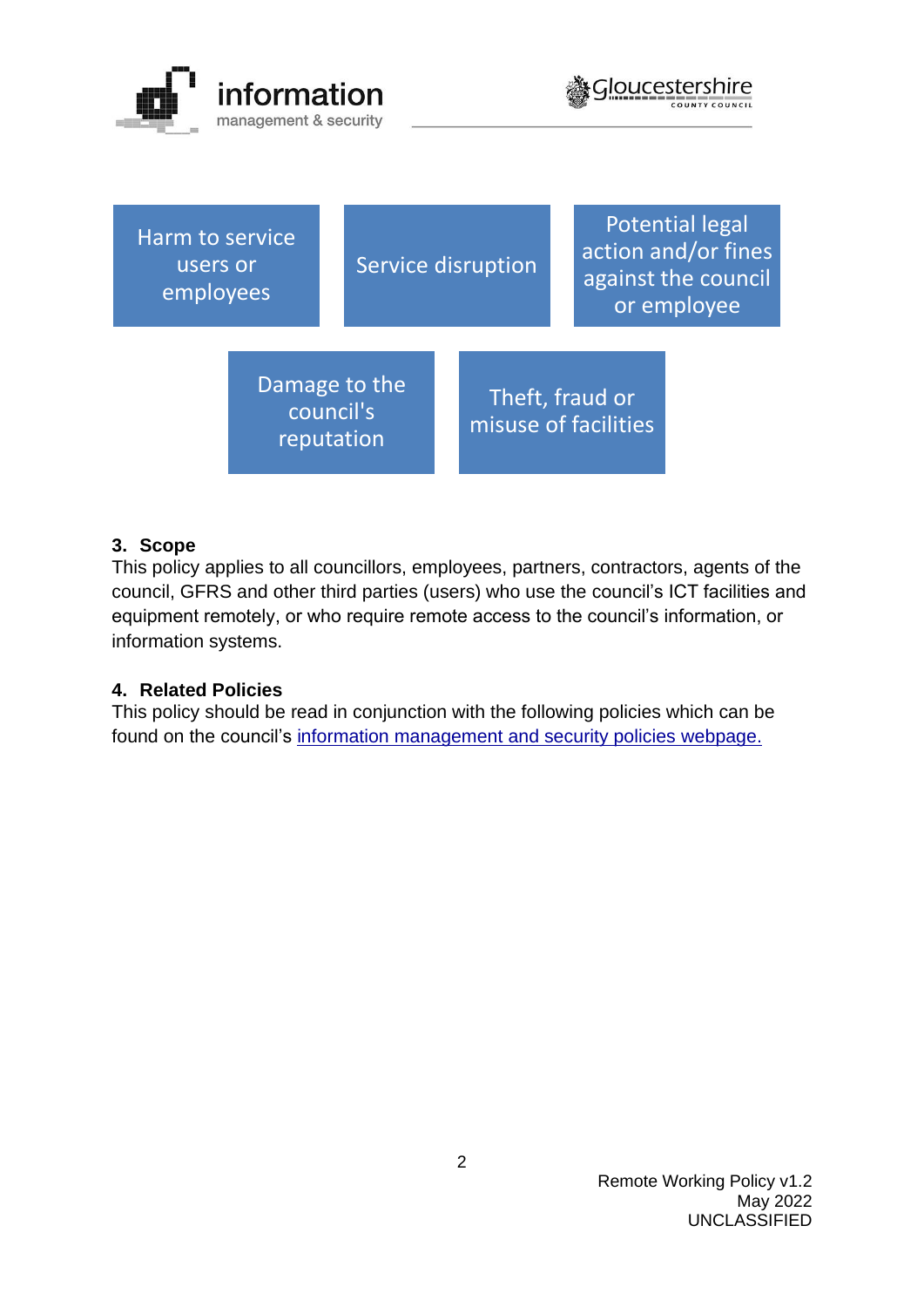

## **5. ICT Equipment**

Equipment such as laptops, tablets and mobile phones are provided for employees to conduct council business. These devices, and any information stored on them, are a valuable asset and also constitute a risk to information management and security.

A council-managed device is defined as being subject to centralised security controls, processes and procedures provided by ICT. Council managed devices will be subject to regular patch and antivirus updates. When using council ICT equipment, you must:

- safeguard the device(s) and data appropriately, and in line with the council's information management and security policies, whether on council premises or at another location.
- use the council's Remote Access Gateway (NetScaler) to access the council's network. It provides remote access to systems and data in a controlled way to minimise risk, using dual-factor authentication (i.e. two means of authenticating a user, such as the number generated by a token and a password).
- access the council's network and personal or [special category \(sensitive\)](https://staffnet.gloucestershire.gov.uk/internal-services/information-management-service/data-protection-gdpr-what-does-the-law-say/what-are-the-types-of-personal-data/#main) [information](https://staffnet.gloucestershire.gov.uk/internal-services/information-management-service/data-protection-gdpr-what-does-the-law-say/what-are-the-types-of-personal-data/#main) via a council owned and managed device. Before allowing a user access, NetScaler will check to ensure the connecting device is authorised, and that software on the connecting device meets the required standards. If the connecting device fails, these tests access will be denied.

The Council's mobile device security solution (Blackberry Work) may (subject to eligibility and conditions for use) be used with a user-owned personal device such as a smart phone or tablet to access council email, contacts, calendar, P Drive and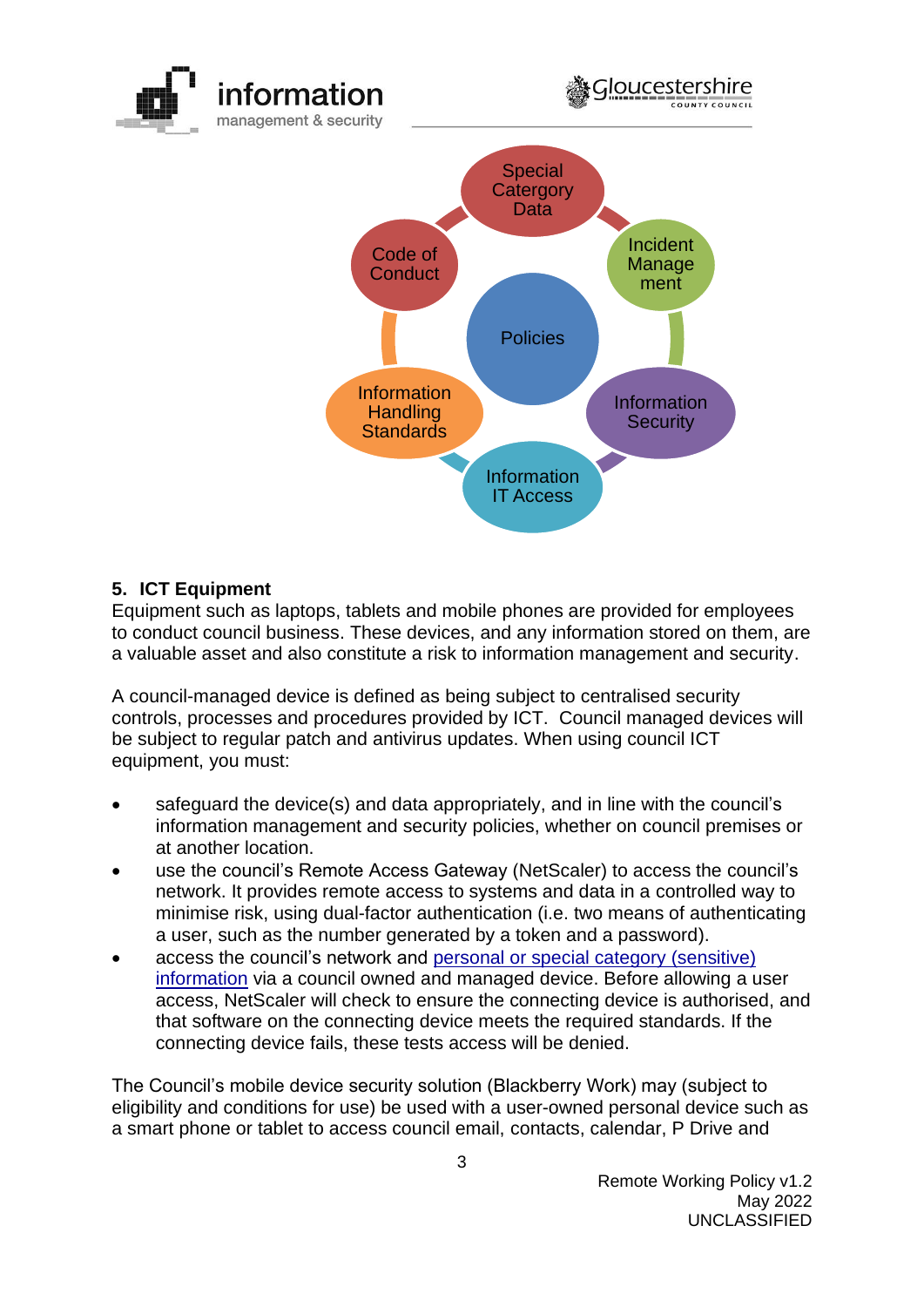



StaffNet via the device's own data connection or Wi-Fi. This is the councils only approved 'Bring Your Own Device' solution. Further information is available on the ICT Service's [Blackberry Work](https://staffnet.gloucestershire.gov.uk/internal-services/the-ict-service/apply-for-network-access-software-applications/apply-for-applications/blackberry-work/) staffnet page.

Employees and workers using Blackberry Work to access council systems and data must safeguard these in line with council policies.

## **6. Device Security**

Laptops must receive regular windows and security updates. To achieve this, they must be connected to the pink/purple layer at a minimum of a monthly basis to ensure the devices are maintained and all windows and security updates are installed.

Updates will be applied automatically when logging in at council premises, for example in Shire Hall.

- Authentication information (e.g. access tokens and/or passwords) must not be stored with laptops and mobile phones, either in transit or at home. Council ICT passwords must never be written down or shared.
- Devices must be logged off and shut down when not in use for example when working from home and taking a break, as a minimum the laptop should be locked using *ctrl-alt-delete or Windows & L keys*.
- The configuration of the device must not be changed.
- When transporting devices this must be done in a suitable padded carry bag (preferably unbranded) or strong briefcase to reduce the chance of accidental damage.
- Council devices must be returned to ICT on request, to facilitate software and/or hardware audits or enable security/maintenance work, and at the end of a user's employment/assignment, as appropriate.

## **7. Information**

- The confidentiality of [personal or special category \(sensitive\) information,](https://staffnet.gloucestershire.gov.uk/internal-services/information-management-service/data-protection-gdpr-what-does-the-law-say/what-are-the-types-of-personal-data/#main) whether held on paper or electronic media (including the data displayed on screen), must be safeguarded from unauthorised access or disclosure at all times, whether working in transit (e.g. on a train), at home, or any other remote location.
- Under no circumstances should personal or special category (sensitive) [information](https://staffnet.gloucestershire.gov.uk/internal-services/information-management-service/data-protection-gdpr-what-does-the-law-say/what-are-the-types-of-personal-data/#main) be either sent to a user's personal or home email account or transferred to removable media (including a safe stick) for the purposes of remote working using a non GCC or home PC/laptop.
- A corporately managed device may be used as a standalone device where access to the network is not needed. Council information that is temporarily stored on the device must be regularly saved to the network to ensure the availability of the information in case of device corruption or theft. [Personal or](https://staffnet.gloucestershire.gov.uk/internal-services/information-management-service/data-protection-gdpr-what-does-the-law-say/what-are-the-types-of-personal-data/#main)  [special category \(sensitive\) information](https://staffnet.gloucestershire.gov.uk/internal-services/information-management-service/data-protection-gdpr-what-does-the-law-say/what-are-the-types-of-personal-data/#main) relating to individuals in receipt of support/services from the council must be added to their individual record (e.g. Liquid Logic/Eric) in a timely manner and no later than 3 working days after the event and preferably on the same day.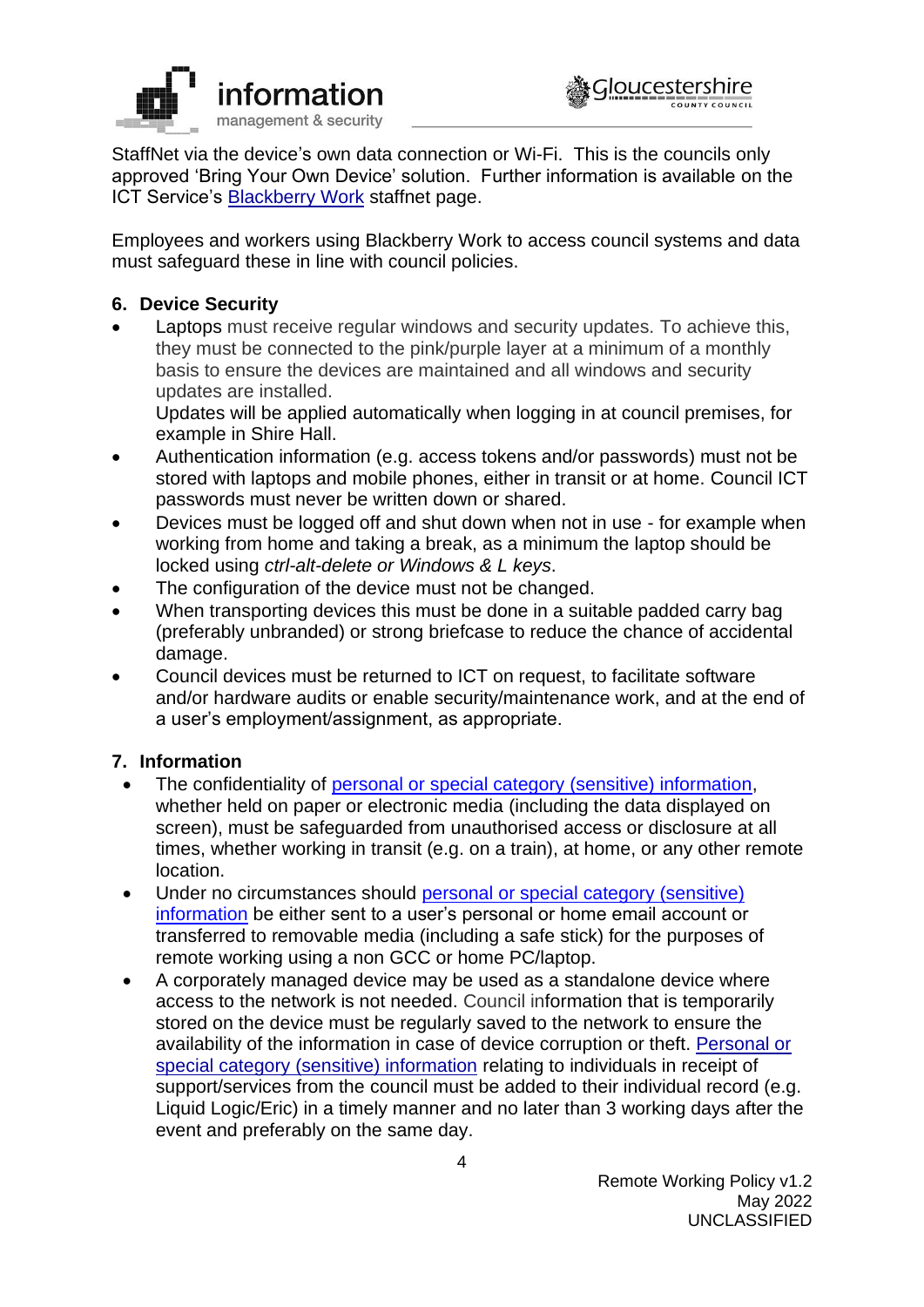

- [Personal or special category \(sensitive\) information](https://staffnet.gloucestershire.gov.uk/internal-services/information-management-service/data-protection-gdpr-what-does-the-law-say/what-are-the-types-of-personal-data/#main) must be secured when being transported. This is best achieved by using a corporately managed device.
- Emails must be encrypted as appropriate using the Egress functionality. Please see the guidance on [Secure Email.](https://staffnet.gloucestershire.gov.uk/internal-services/information-management-service/secure-email-egress-switch/)
- Personal and/or sensitive documents must be stored securely and in accordance with the council's [Information Handling Standards.](https://staffnet.gloucestershire.gov.uk/media/222474/information-protection-and-handling-standards.pdf)
- Avoid losing information by using and storing it safely on council premises. If information does need to be taken outside council premises only the specific information needed should be taken (for example don't take a client record file if all that is needed is their name and address).
- In circumstances where information in paper form must be taken outside council premises, the additional risks associated with this and the need to ensure the information is protected must be addressed beforehand.
- Documents must only be printed where it is essential to do so. When working in council premises, staff should use the [Multi-Function Devices \(MFD\)](https://staffnet.gloucestershire.gov.uk/internal-services/asset-management-and-property-services/shire-hall/printing/) which allow the collection of printing from any device in any location, or other corporately provided printing facilities where MFDs are not available. The [Print](https://staffnet.gloucestershire.gov.uk/internal-services/communications/print-room/)  [Room](https://staffnet.gloucestershire.gov.uk/internal-services/communications/print-room/) should be used for large scale or specialist printing.
- When working remotely, staff should make use of [DocMail,](https://staffnet.gloucestershire.gov.uk/internal-services/printing/docmail-print-to-post/) which allows the printing and posting of documents directly from their desktop.
- All [personal or special category \(sensitive\)](https://staffnet.gloucestershire.gov.uk/internal-services/information-management-service/data-protection-gdpr-what-does-the-law-say/what-are-the-types-of-personal-data/#main) information must be disposed of using the council's confidential waste facilities. It can be shredded using a personal shredder; but the resulting shreds must then be disposed of using the council's confidential waste facilities.

## **8. Environment**

The environment in which users are working must always be considered and reasonable steps taken to prevent or reduce the possibility of damage, loss, or theft of council-owned laptops, mobile phones or data.

Information must be protected from prying eyes and ears when working in public places.

- Family members, friends, or visitors must not use the council's devices or access information**.**
- Devices and/or documents must be secured when unattended e.g.
	- a. In your home close or lock windows and keep equipment and documents out of sight.
	- b. Don't leave devices or documents containing personal or sensitive [information](https://staffnet.gloucestershire.gov.uk/internal-services/information-management-service/data-protection-gdpr-what-does-the-law-say/what-are-the-types-of-personal-data/#main) in your vehicle. In exceptional circumstances where you have no alternative, ensure that they are in the boot out of sight and the vehicle locked. Remember you must use sound judgement and be able to account for your actions.
	- c. Never leave a laptop, mobile phone, or documents in your vehicle overnight (note - if the device is covered by the council's 'all risks'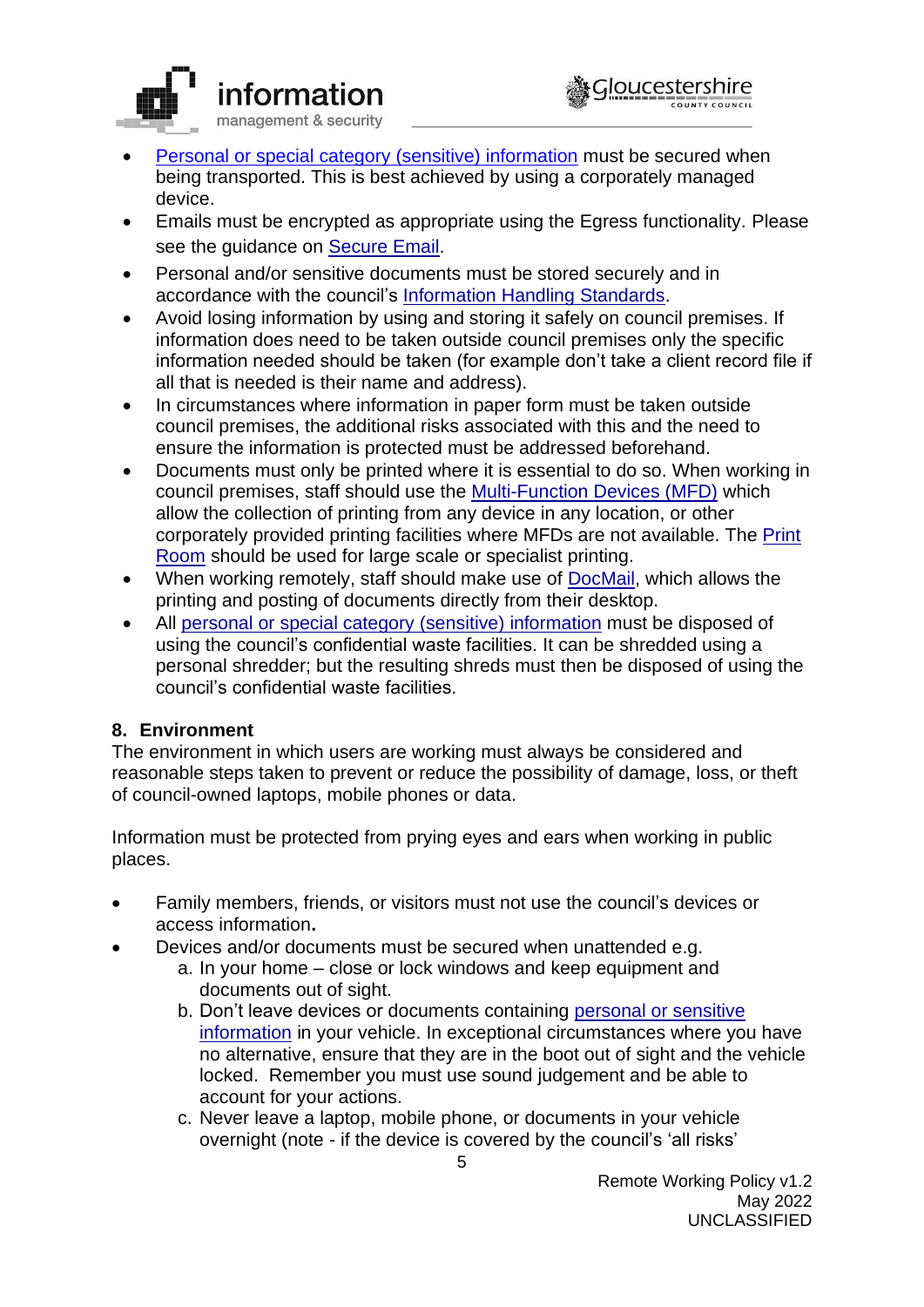



insurance policy leaving it in an unattended vehicle invalidates this insurance).

- d. Never leave a laptop, mobile phone or documents unattended in a public place e.g. train or café.
- e. ICT equipment must be locked (e.g. using Ctrl, Alt, Delete or Windows & L keys) when leaving it unattended at work or home, even for a very short period of time, for example to make a drink or go to the toilet.

#### **9. Responsibilities**

## **9.1 Managers' Responsibilities**

The information and data risks associated with an employee working remotely will depend on:



Managers must ensure that the risks associated with remote working are adequately addressed.

Managers must ensure that:

- Employees and other users are aware of their responsibilities under this policy, the Data Protection Act 2018, and other [Information Management and Security](http://www.gloucestershire.gov.uk/council-and-democracy/strategies-plans-policies/information-management-and-security-policies/)  [Policies.](http://www.gloucestershire.gov.uk/council-and-democracy/strategies-plans-policies/information-management-and-security-policies/)
- Proposed working arrangements provide adequate security to safeguard [personal or special category \(sensitive\) information,](https://staffnet.gloucestershire.gov.uk/internal-services/information-management-service/data-protection-gdpr-what-does-the-law-say/what-are-the-types-of-personal-data/#main) comply with the council's [Information Management and Security](https://www.gloucestershire.gov.uk/council-and-democracy/strategies-plans-policies/information-management-and-security-policies/) policies, and fulfil the council's responsibilities under the Data Protection Act.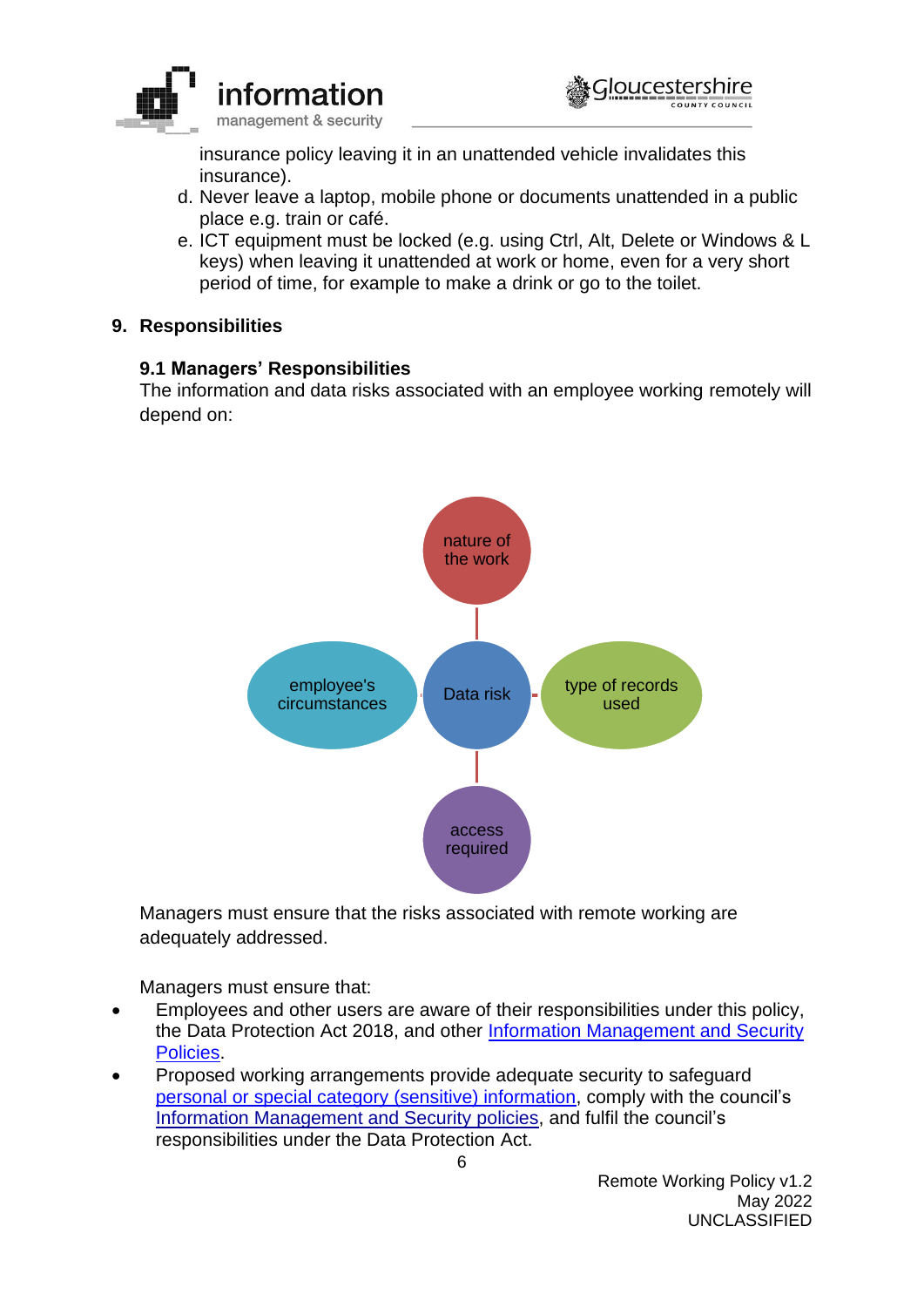

# **9.2 Users' Responsibilities**

Users must ensure that:

- They are familiar with, and adhere to the content of this document and related [Information Management & Security policies](https://www.gloucestershire.gov.uk/council-and-democracy/strategies-plans-policies/information-management-and-security-policies/) before working remotely.
- They treat council devices with respect; they are both expensive and can be fragile and easily damaged. Carry and store them in an appropriate protective case and take care when eating and drinking whilst working.
- They use council owned laptops and mobile phones only for the purposes for which the council has provided them, and in accordance with the council's ICT Equipment Policy, and device specific acceptable use policy and/or operating instructions provided.
- They take account of the environment in which they are working and take reasonable care to prevent or reduce the possibility of damage, loss, or theft of council devices or information.
- In circumstances where they must take information in paper form, they consider the additional risks and how they will protect the information in transit.
- They report the loss or unauthorised disclosure of personal or special category [\(sensitive\) information](https://staffnet.gloucestershire.gov.uk/internal-services/information-management-service/data-protection-gdpr-what-does-the-law-say/what-are-the-types-of-personal-data/#main) to their line manager and in accordance with the council's [incident reporting procedure](https://staffnet.gloucestershire.gov.uk/internal-services/information-management-service/information-security-incidents/) as soon as they become aware of it.
- They report all technical faults, accidental damage, or queries to the [ICT Digital](https://staffnet.gloucestershire.gov.uk/internal-services/the-ict-service/)  [Desk.](https://staffnet.gloucestershire.gov.uk/internal-services/the-ict-service/)
- They report the theft of any council device to the Police, the [ICT Digital Desk,](https://staffnet.gloucestershire.gov.uk/internal-services/the-ict-service/) the [Information Management Service](https://staffnet.gloucestershire.gov.uk/internal-services/information-management-service/information-security-incidents/) and their line manager as soon as they become aware of it.
- They understand that unauthorised disclosure of [personal or special category](https://staffnet.gloucestershire.gov.uk/internal-services/information-management-service/data-protection-gdpr-what-does-the-law-say/what-are-the-types-of-personal-data/#main)  [information](https://staffnet.gloucestershire.gov.uk/internal-services/information-management-service/data-protection-gdpr-what-does-the-law-say/what-are-the-types-of-personal-data/#main) due to negligence on their part could make them liable to prosecution under Data Protection legislation.
- Ensure that they have no restrictions on home working (failure to inform domestic insurers may result in home insurance cover being rendered invalid).

## **10.International Remote Working**

In order for a user to access council systems and information outside of the UK the council must comply with Chapter 5 of GDPR and the [Information Commissioner's](https://ico.org.uk/for-organisations/guide-to-data-protection/guide-to-the-general-data-protection-regulation-gdpr/international-transfers-after-uk-exit/)  [guidance on international transfers.](https://ico.org.uk/for-organisations/guide-to-data-protection/guide-to-the-general-data-protection-regulation-gdpr/international-transfers-after-uk-exit/)

This means that the country must have an adequacy agreement with the UK, or that there are appropriate safeguards in place to protect personal data being accessed in that country. Alternatively, consent to the processing would have to be sought from any data subject whose personal data may be processed by the user in that country. There are no suitable appropriate safeguards applicable to the council and obtaining consent from all data subjects prior to working remotely would be impractical and extremely unlikely. As such, the council only allows automatic access to systems and information where a user is based within the;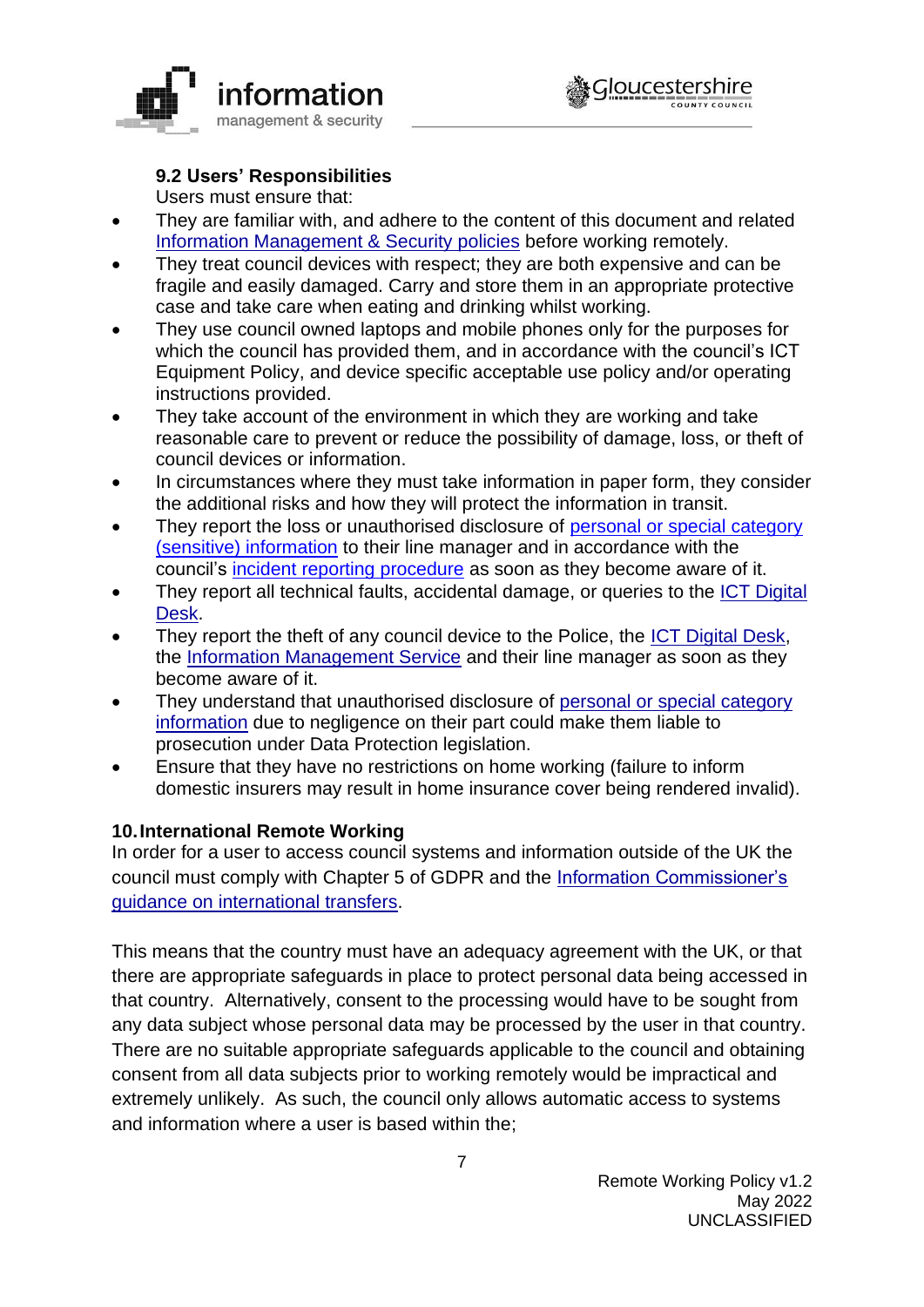

- UK,
- European Economic Area (EEA),
- Gibraltar, Guernsey, Isle of Man, Jersey, and Switzerland, and
- Countries that have a full adequacy decision (a list is available from the [ICO](https://ico.org.uk/for-organisations/guide-to-data-protection/guide-to-the-general-data-protection-regulation-gdpr/international-transfers-after-uk-exit/#arewemaking)  [website\)](https://ico.org.uk/for-organisations/guide-to-data-protection/guide-to-the-general-data-protection-regulation-gdpr/international-transfers-after-uk-exit/#arewemaking).

The list of countries from which access can be provided will be regularly monitored and updated by the [Information Management Service](https://staffnet.gloucestershire.gov.uk/internal-services/information-management-service/information-security-incidents/) as and when adequacy agreements with other countries are established.

Please note that access to council systems and personal data by suppliers based outside of the UK is governed by the council's [Cyber and Information Management](https://www.gloucestershire.gov.uk/media/2103619/cyber-information-management-procurement-policy-v1-2.pdf)  [\(Procurement\) Policy.](https://www.gloucestershire.gov.uk/media/2103619/cyber-information-management-procurement-policy-v1-2.pdf)

## **11.Policy Compliance**

All users must comply with this policy, which can be found on the Information [Management and Security Policies](http://www.gloucestershire.gov.uk/council-and-democracy/strategies-plans-policies/information-management-and-security-policies/) webpage. If you do not understand the implications of this policy or how it applies to you, seek advice from the Information Management Service at [informationsecurity@gloucestershire.gov.uk](mailto:informationsecurity@gloucestershire.gov.uk)

Breaches of this policy or any other security policy requirements as a result of deliberate or negligent disregard may be dealt with under the Council's Disciplinary and [Dismissals Procedure](https://staffnet.gloucestershire.gov.uk/employee-information-and-support/hr-and-employment-handbook/disciplinary-and-dismissals/) and in serious cases, may be treated as gross misconduct leading to summary dismissal.

In the event that information security breaches arise from the deliberate or negligent disregard of the council's security policy requirements by a user who is not a direct employee of the council, the council may take such punitive action against that user and/or their employer as the council in its absolute discretion deems appropriate.

The council has a legal obligation to inform the Information Commissioner of information security breaches in certain circumstances within 72 hours.

The council may, in its absolute discretion refer the matter of any breach of the council's security policy requirements to the police or other regulatory body for investigation and (if appropriate) the instigation of criminal or professionally linked proceedings, if in the reasonable opinion of the council, such a breach has or is likely to lead to the commissioning of a criminal offence or be in breach of professional standards.

## **12.Learning and Development**

The council will provide a range of **mandatory** learning and development to ensure that all employees understand their responsibilities with respect to information management and security.